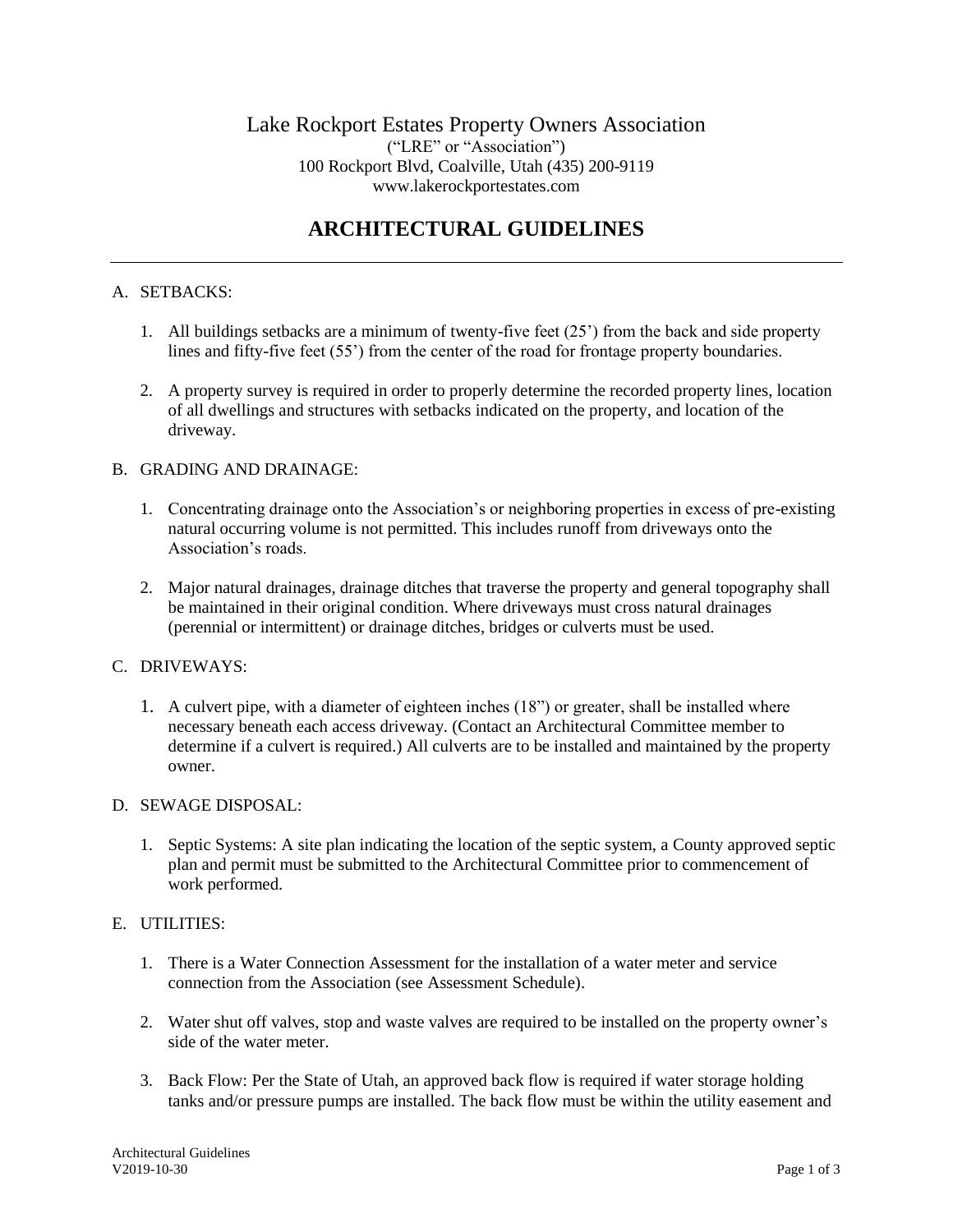must be accessible at all times. Back flows are required to be inspected annually. (Contact mountain manager for more information)

- 4. Pressure Regulator: The Association's water system is gravity fed and can sometimes fluctuate in pressure. Pressure regulators are required to be installed to help avoid any damage when fluctuations may occur.
- 5. Thermal Expansion Tank: An expansion tank is required to be installed for water heaters.
- 6. There is a Utility Extension Assessment for the installation of an electrical line in the Association's utility easement and/or right of way (see Assessment Schedule). Extension site plans, indicating location of utility lines and linear feet of lines, from the utility company are required to be submitted to the Architectural Committee prior to proceeding.

### F. WILDFIRE MANAGEMENT:

1. Property must meet county and state requirements for firebreaks and wildfire management.

### G. BUILDING SIZE:

- 1. The minimum size requirement for the primary dwelling is one-thousand (1,000) square feet.
- 2. The maximum footprint (defined as the combined square footage for all buildings/structures including decks and overhangs, as viewed from above) is determined by the lot size, rounded to the closest half acre, in combination with the setbacks and height restrictions (see table below).

| <b>Lot Size</b>              | <b>Allowed Footprint</b>  |
|------------------------------|---------------------------|
| Less than 1 Acre             | 3,000 square foot maximum |
| From 1 Acre up to 1.5 Acres  | 3,500 square foot maximum |
| From 1.5 Acres up to 2 Acres | 4,000 square foot maximum |
| 2 Acres or greater           | 4,500 square foot maximum |

## H. HEIGHT:

- 1. Structure ridgelines shall not exceed twenty-five feet (25') on the uphill side of the property's natural grade and perpendicular from the twenty-five foot (25') mark down.
- 2. No structure shall exceed thirty-two feet (32') on the downhill side of the property's natural grade. Stepping the ridgeline of the roof may be required to meet the thirty-two feet (32') maximum exposure on the downhill side of the property grade.

#### I. ROOFING:

1. Roofing materials must be non-reflective, with color value and hues of the natural landscape or earth tones. Unfinished metallic surfaces are not permitted.

I, \_\_\_\_\_\_\_\_\_\_\_\_\_\_\_\_\_\_\_\_\_\_\_, of lot number \_\_\_\_\_\_\_\_, have received and understand these Architectural Guidelines. By signing below, I hereby agree to comply fully with these Architectural Guidelines.